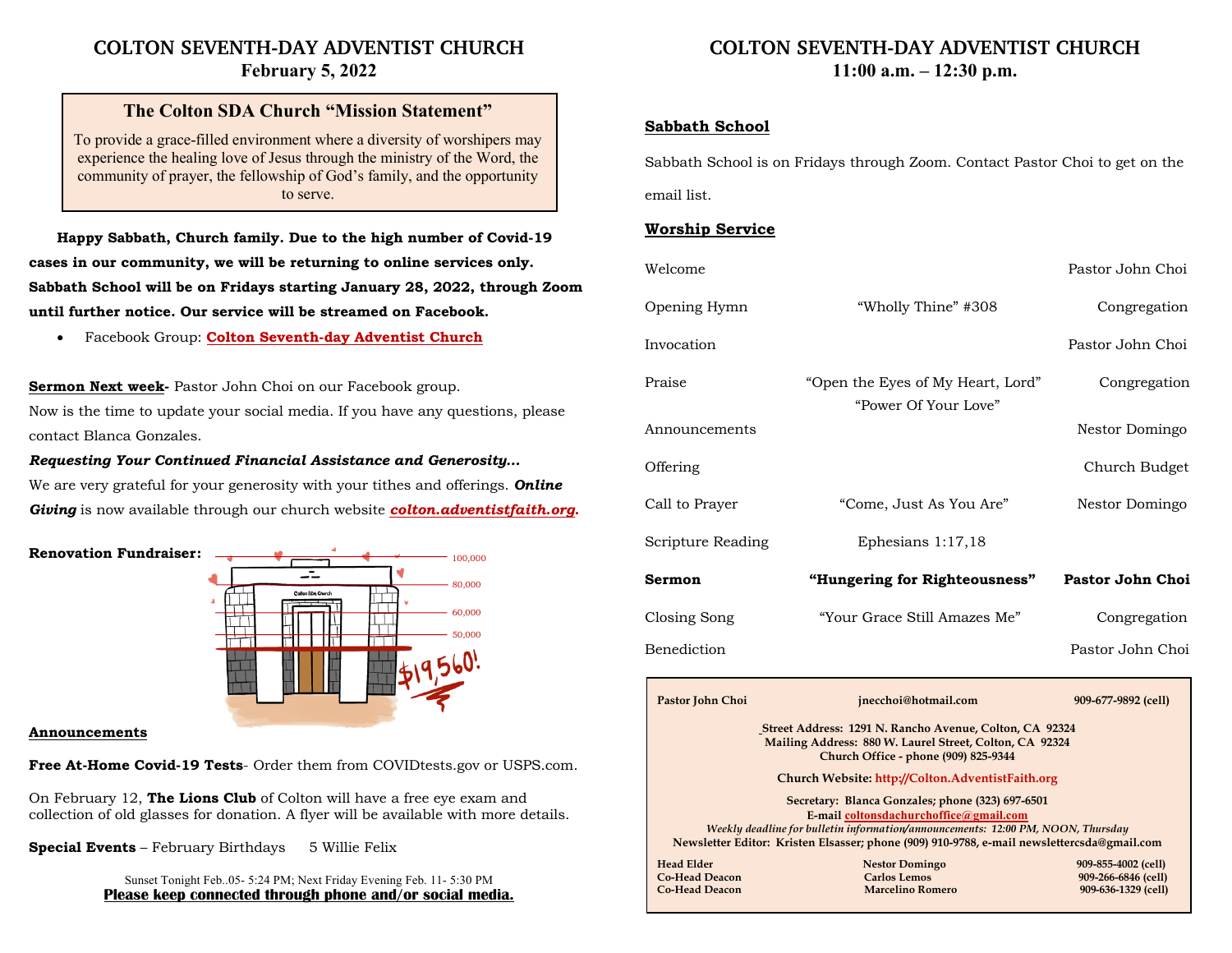#### **Prayer Requests**

+ Pray for our church families affected by Covid-19 at this time.

- + Domingo family for the passing of beloved brother, Ofren Domingo
- + Praise for Izzy's successful eye surgery
- + Shirley Purucker's health and recovery
- + The Romero family
- + Teresa Padilla
- + Riley Caesar and family
- + Jerry Johnson
- + Tony Rivera for recovery
- + Angel Gomez recovery

# **PRAISE MUSIC**

### **WHOLLY THINE, 308**

I would be, dear Savior, wholly Thine; Teach me how, teach me how; I would do Thy will, O Lord, not mine; Help me, help me now.

### Refrain

Wholly Thine, wholly Thine, Wholly Thine, this is my vow; Wholly Thine, wholly Thine, Wholly Thine, O Lord, just now.

What is worldly pleasure, wealth or fame, Without Thee, without Thee? I will leave them all for Thy dear Name, This my wealth shall be.

As I cast earth's transient joys behind, Come Thou near, come Thou near; In Thy presence all in all I find, 'Tis my comfort here.

### **OPEN THE EYES OF MY HEART, LORD**

Open the eyes of my heart, Lord Open the eyes of my heart I want to see You I want to see You

To see You high and lifted up Shinin' in the light of Your glory Pour out Your power and love As we sing holy, holy, holy

Open the eyes of my heart, Lord Open the eyes of my heart I want to see You I want to see You

To see You high and lifted up Shinin' in the light of Your glory Pour out Your power and love As we sing holy, holy, holy

High and lifted up Shinin' in the light of Your glory Pour out Your power and love As we sing holy, holy, holy

Holy, holy, holy We cry holy, holy, holy You are holy, holy, holy I want to see you

Open the eyes of my heart, Lord Open the eyes of my heart I want to see You I want to see You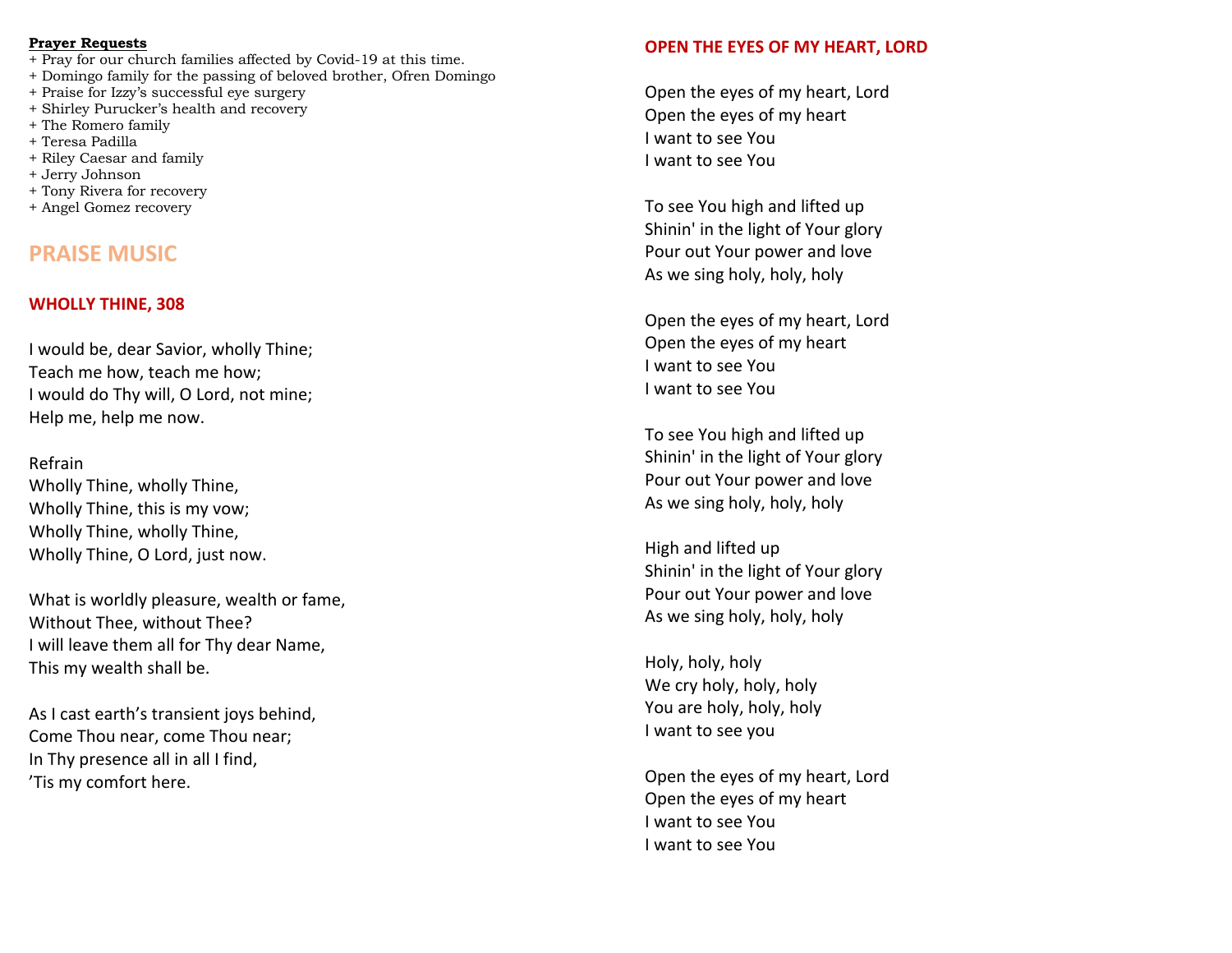#### **POWER OF YOUR LOVE**

Lord I come to You Let my heart be changed, renewed Flowing from the grace That I've found in You

Lord I've come to know The weaknesses I see in me Will be stripped away By the power of Your love

Hold me close Let Your love surround me Bring me near Draw me to Your side

And as I wait I'll rise up like the eagle And I will soar with You Your Spirit leads me on In the power of Your love

Lord unveil my eyes Let me see You face to face The knowledge of Your love As You live in me

Lord renew my mind As Your will unfolds in my life In living every day By the power of Your love

Hold me close Let Your love surround me Bring me near Draw me to Your side

And as I wait I'll rise up like the eagle And I will soar with You Your Spirit leads me on In the power of Your love

Hold me close Let Your love surround me Bring me near Draw me to Your side

And as I wait I'll rise up like the eagle And I will soar with You Your Spirit leads me on In the power of Your love

And I will soar with You Your Spirit leads me on In the power of Your love

### **COME, JUST AS YOU ARE**

Come just as you are Hear the spirit call Come just as you are Come and see Come receive Come and live forever

Life everlasting Strength for today Taste the living water And never thirst again